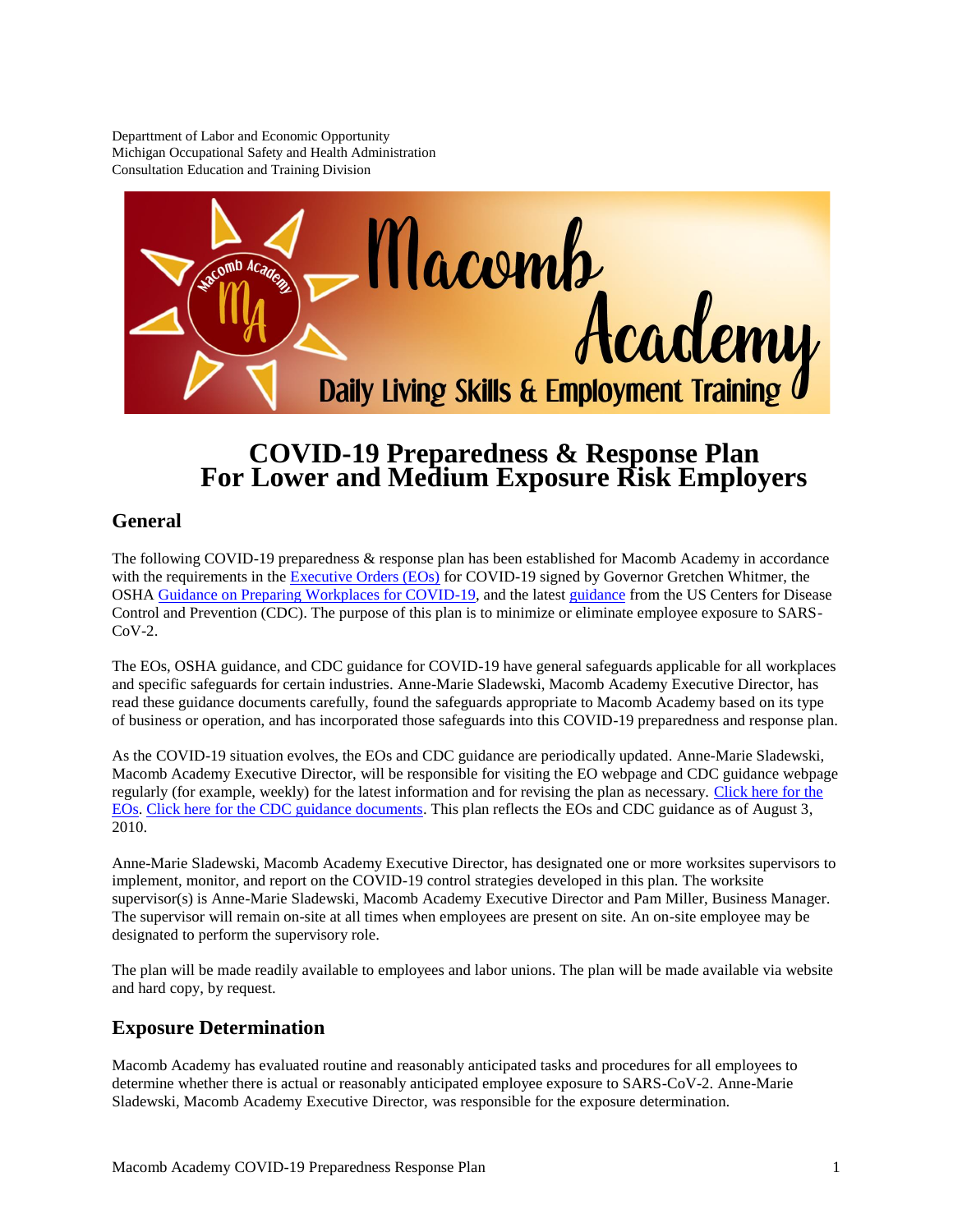Macomb Academy has determined that its employees' jobs fall into only the lower exposure and medium exposure risk categories as defined by the OSHA Guidance on Preparing Workplaces for COVID-19:

- **Lower Exposure Risk Jobs**. These jobs do not require contact with known or suspected cases of COVID-19 nor frequent close contact (for example, within six feet) with the general public. Workers in this category have minimal occupational contact with the public and other coworkers. Examples are small offices, small manufacturing plants (less than 10 employees), small construction operations (less than 10 employees), and low-volume retail establishments, provided employees have infrequent close contact with coworkers and the public.
- **Medium Exposure Risk Jobs**. These jobs are those that require frequent or close contact (for example, within six feet) with people who may be infected with SARS-CoV-2, but who are not known or suspected COVID-19 patients. Examples are most jobs at manufacturing plants, construction sites, schools, high-volume retail settings, and other high-population-density work environments.

Anne-Marie Sladewski, Macomb Academy Executive Director, verifies that Macomb Academy has no high risk exposure jobs. High exposure risk jobs have high potential for exposure to known and suspected cases of COVID-19. Examples are most jobs in healthcare, medical transport, nursing homes and residential care facilities, mortuaries, law enforcement, and correctional facilities. This sample plan is not intended for employers who have high exposure risk jobs.

Macomb Academy has categorized its jobs as follows:

| <b>Job/Task</b>                                | <b>Exposure Risk Determination</b><br>(Lower or Medium) | <b>Qualifying Factors</b><br>(For Example, No Public Contact,<br><b>Public Contact)</b>                                                                                                |
|------------------------------------------------|---------------------------------------------------------|----------------------------------------------------------------------------------------------------------------------------------------------------------------------------------------|
| <b>Executive Director</b>                      | Medium                                                  | Requires frequent or close contact<br>(for example, within six feet) with<br>people who may be infected with<br>SARS-CoV-2, but who are not<br>known or suspected COVID-19<br>patients |
| <b>Executive Assistant/Business</b><br>Manager | Medium                                                  | Requires frequent or close contact<br>(for example, within six feet) with<br>people who may be infected with<br>SARS-CoV-2, but who are not<br>known or suspected COVID-19<br>patients |
| Records Secretary                              | Medium                                                  | Requires frequent or close contact<br>(for example, within six feet) with<br>people who may be infected with<br>SARS-CoV-2, but who are not<br>known or suspected COVID-19<br>patients |
| <b>Building Manager</b>                        | Medium                                                  | Requires frequent or close contact<br>(for example, within six feet) with<br>people who may be infected with<br>SARS-CoV-2, but who are not<br>known or suspected COVID-19<br>patients |
| Teacher                                        | Medium                                                  | Requires frequent or close contact<br>(for example, within six feet) with<br>people who may be infected with<br>SARS-CoV-2, but who are not                                            |

(NOTE: Some jobs may have more than one type of exposure risk depending on the task or qualifying factors.)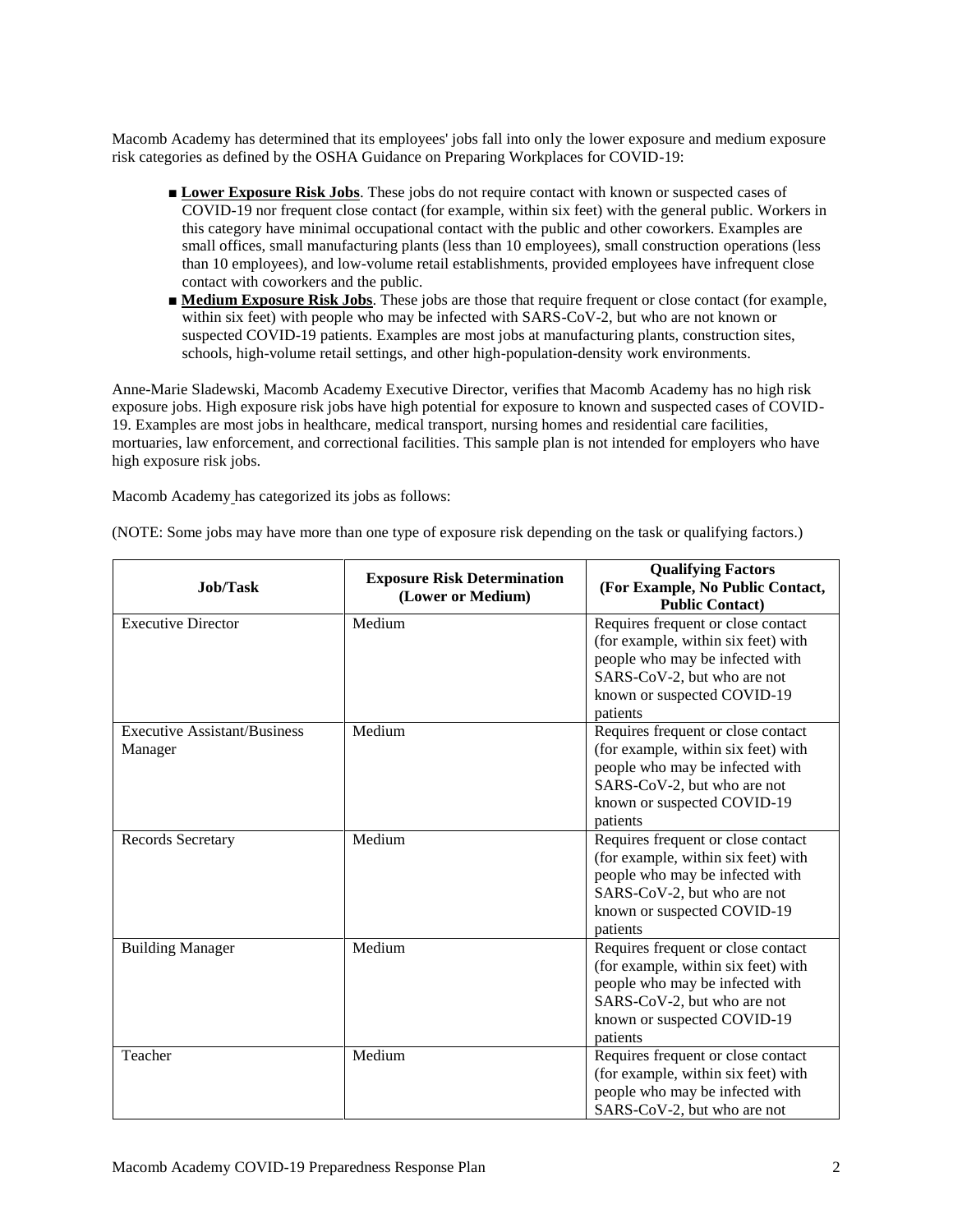|                                             |        | known or suspected COVID-19<br>patients                                                                                                                                                |
|---------------------------------------------|--------|----------------------------------------------------------------------------------------------------------------------------------------------------------------------------------------|
| Paraprofessional/Classroom and<br>Job Coach | Medium | Requires frequent or close contact<br>(for example, within six feet) with<br>people who may be infected with<br>SARS-CoV-2, but who are not<br>known or suspected COVID-19<br>patients |
| Substitute                                  | Medium | Requires frequent or close contact<br>(for example, within six feet) with<br>people who may be infected with<br>SARS-CoV-2, but who are not<br>known or suspected COVID-19<br>patients |
| <b>Vendor Services</b>                      | Medium | Requires frequent or close contact<br>(for example, within six feet) with<br>people who may be infected with<br>SARS-CoV-2, but who are not<br>known or suspected COVID-19<br>patients |

### **Engineering Controls**

Macomb Academy has implemented feasible engineering controls to minimize or eliminate employee exposure to SARS-CoV-2. Engineering controls involve isolating employees from work-related hazards using ventilation and other engineered solutions. In workplaces where they are appropriate, these types of controls reduce exposure to hazards without relying on worker behavior and can be the most cost-effective solution to implement.

For lower exposure risk jobs, new engineering controls are not required. For medium exposure risk jobs, engineering controls can include:

- Installing physical barriers (such as clear plastic sneeze guards) between coworkers or between workers and customers.
- Installing a drive-through window for customer service.
- Increasing the amount of ventilation in the building.
- Increasing the amount of fresh outdoor air that is introduced into the building.

Anne-Marie Sladewski, Macomb Academy Executive Director, will be responsible for seeing that the correct engineering controls are chosen, installed, maintained for effectiveness, and serviced when necessary.

The following engineering controls have been implemented:

| <b>Job/Task</b>            | <b>Engineering Control</b>                              |
|----------------------------|---------------------------------------------------------|
| Macomb Academy Main Office | Clear plastic barrier between office staff and Macomb   |
|                            | Academy community                                       |
| Classrooms                 | Tables Separated and facing the front and clear plastic |
|                            | barrier between tables                                  |
| Signage                    | Masks, Distancing, Handwashing; Limiting visitors       |
| Distancing                 | Markers on floor; Limited seating in common areas;      |
|                            | suspend drinking fountain use                           |
| Hygiene                    | Hand sanitizing stations throughout building            |
| Cleaning                   | Thorough cleaning daily; desks and chairs after each    |
|                            | class; hourly schedule for commonly touched surfaces    |
|                            | and frequently used areas; individual cleaning of area  |
|                            | used before leaving area.                               |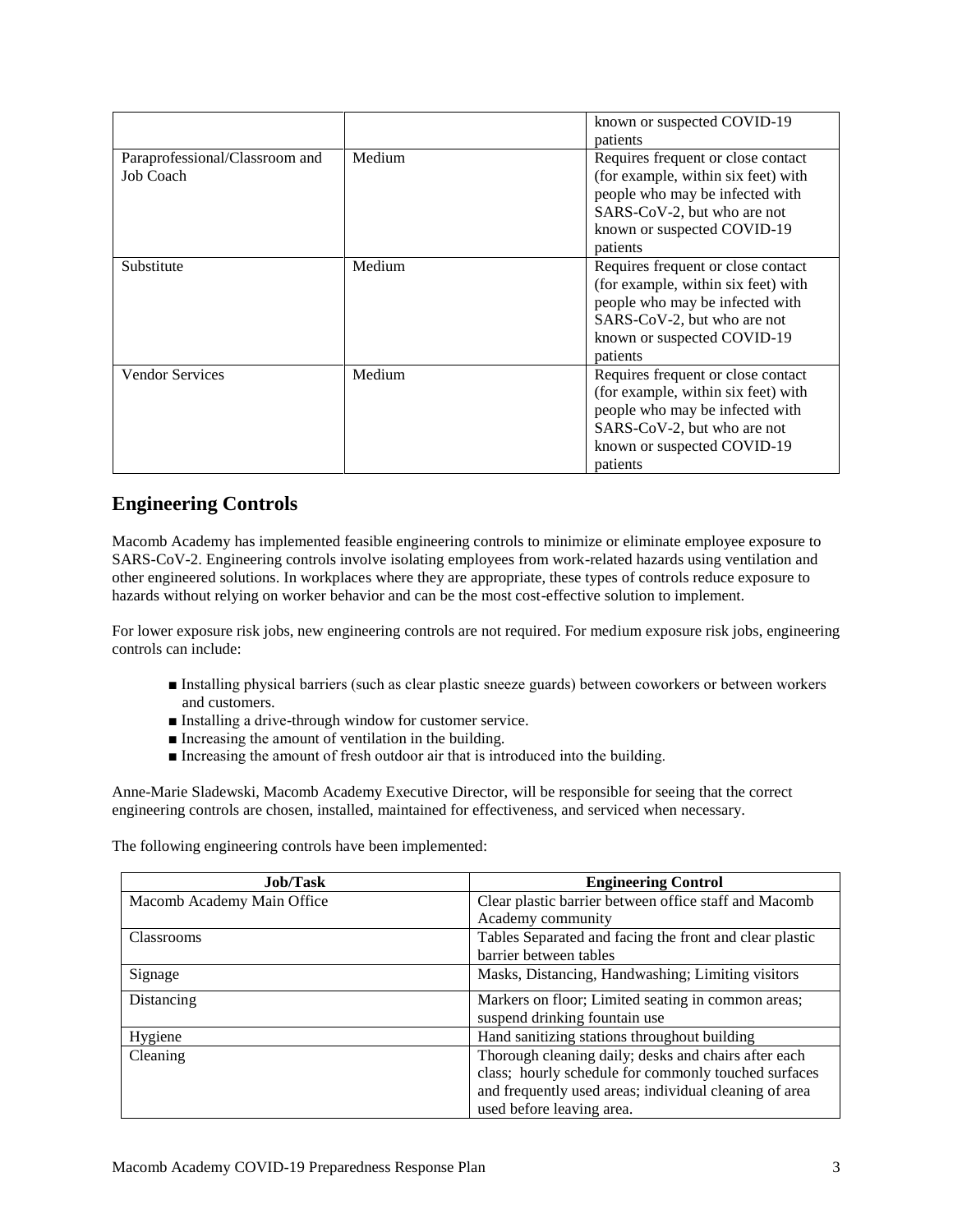## **Administrative Controls**

Administrative controls are workplace policies, procedures, and practices that minimize or eliminate employee exposure to the hazards. Anne-Marie Sladewski, Macomb Academy Executive Director, will be responsible for seeing that the correct administrative controls are chosen, implemented and maintained for effectiveness.

The following administrative controls have been established for Macomb Academy:

(Choose the controls below that are feasible for your workplace. Delete the controls that are not feasible or applicable. Add additional rows for other feasible administrative controls that will be implemented. In the first column, indicate which jobs or tasks will use each administrative control.)

| Job/Task                                                                                  | <b>Administrative Control</b><br>(For Example, Workplace Distancing, Remote Work, Notifying                                                                                                                     |
|-------------------------------------------------------------------------------------------|-----------------------------------------------------------------------------------------------------------------------------------------------------------------------------------------------------------------|
|                                                                                           | <b>Customers</b> )                                                                                                                                                                                              |
| All Employees                                                                             | Maintain at least six feet from everyone on the worksite.                                                                                                                                                       |
| All Employees                                                                             | Use ground markings, signs, and physical barriers to prompt employees to                                                                                                                                        |
|                                                                                           | remain six feet from others.                                                                                                                                                                                    |
| All Employees                                                                             | Promote remote work (telecommuting) to the fullest extent possible.                                                                                                                                             |
| All Employees                                                                             | Promote flexible work hours (staggered shifts) to minimize the number of<br>employees in the facility at one time.                                                                                              |
| All Employees                                                                             | Establish alternating days or extra shifts to reduce the total number of<br>employees in the facility at a given time.                                                                                          |
| All Employees                                                                             | Restrict business-related travel for employees to essential travel only.                                                                                                                                        |
| All Employees                                                                             | Restrict face-to-face meetings. Communicate with others through phone,<br>email, teleconferencing, and web conferencing.                                                                                        |
| Restrict the number of customers in the establishment at any given time.<br>All Employees |                                                                                                                                                                                                                 |
| All Employees                                                                             | Minimize the sharing of tools, equipment, and items.                                                                                                                                                            |
| All Employees                                                                             | Provide employees with non-medical grade face coverings (cloth face<br>coverings).                                                                                                                              |
| All Employees                                                                             | Require employees to wear cloth face coverings when they cannot<br>consistently maintain six feet of separation from other individuals in the<br>workplace.                                                     |
| All Employees                                                                             | Require customers and the public to wear cloth face coverings.                                                                                                                                                  |
| All Employees                                                                             | Keep customers informed about symptoms of COVID-19 and ask sick<br>customers to stay at home until healthy again. Encourage sick customers<br>to use drive-through services, curbside pickup, or home delivery. |
| All Employees                                                                             | Provide customers and the public with tissues and trash receptacles.                                                                                                                                            |
| All Employees                                                                             | Encourage proper cough and sneeze etiquette by employees, including<br>covering coughs and sneezes and coughing and sneezing in one's elbows<br>rather than hands.                                              |
| All Employees                                                                             | Ensure that sick leave policies are flexible and consistent with public<br>health guidance, so employees do not go to work sick.                                                                                |
| All Employees                                                                             | Maintain flexible policies that permit employees to stay home to care for a<br>sick family member.                                                                                                              |

## **Hand Hygiene**

Anne-Marie Sladewski, Macomb Academy Executive Director, will be responsible for seeing that adequate handwashing facilities are available in the workplace and that regular handwashing is required. Frequency of such handwashing will be determined in part by factors such as when and how often the employees' hands are potentially exposed to SARS-CoV-2. When handwashing facilities are not available, Macomb Academy shall provide employees with antiseptic hand sanitizers or towelettes. Macomb Academy will provide time for employees to wash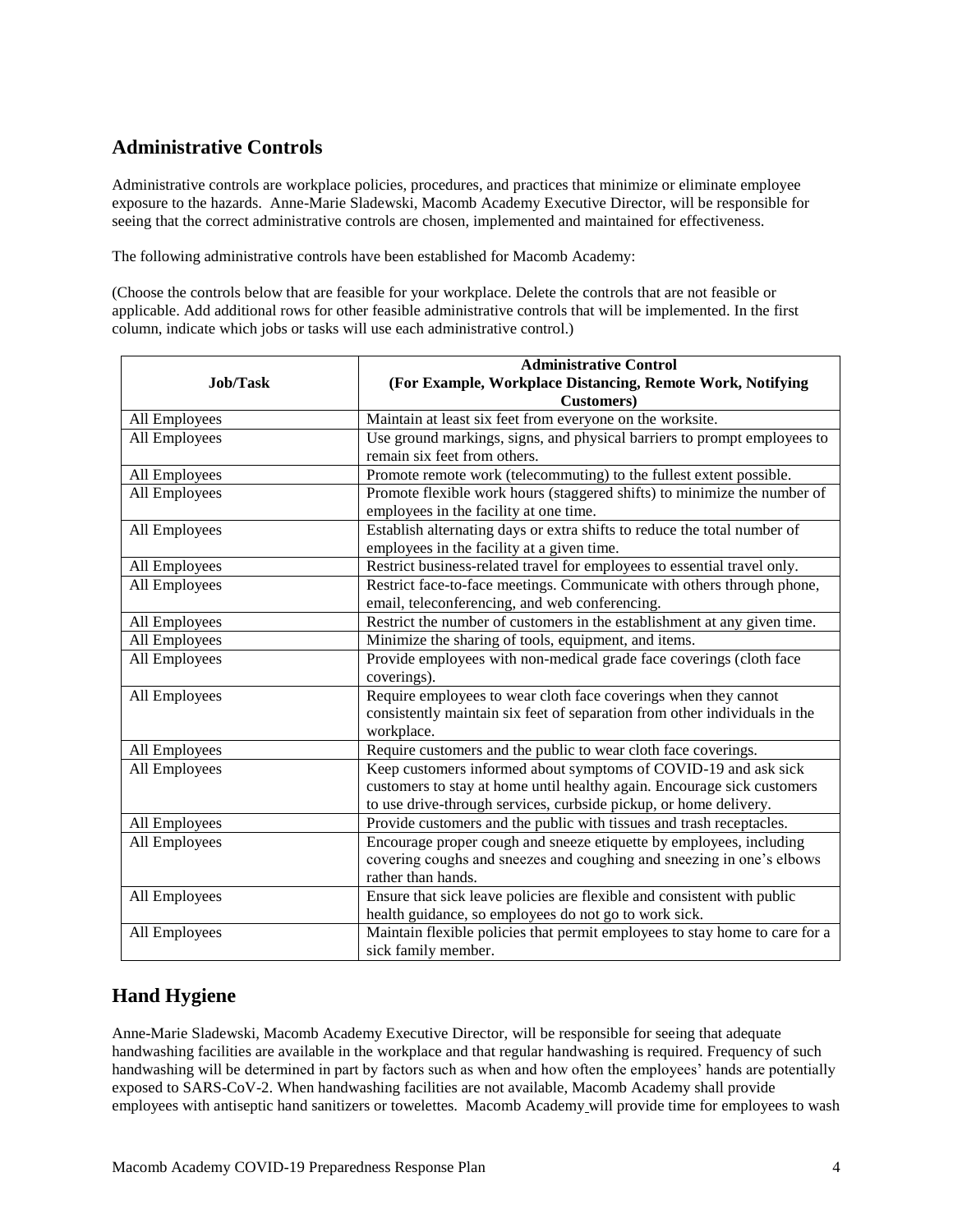hands frequently and to use hand sanitizer.

#### **Disinfection of Environmental Surfaces**

Macomb Academy will increase facility cleaning and disinfection to limit exposure to COVID-19, especially on high-touch surfaces (for example, door handles), paying special attention to parts, products, and shared equipment (for example tools, machinery, vehicles). Macomb Academy will make cleaning supplies available to employees upon entry and at the worksite.

Anne-Marie Sladewski, Macomb Academy Executive Director, will be responsible for seeing that environmental surface in the workplace are cleaned and disinfected. Frequency of such disinfection will be determined in part by factors such as when and how often the environmental surfaces are potentially exposed to SARS-CoV-2. When choosing cleaning chemicals, Macomb Academy will consult information on Environmental Protection Agency (EPA)-approved disinfectant labels with claims against emerging viral pathogens. Products with EPA-approved emerging viral pathogens claims are expected to be effective against SARS-CoV-2 based on data for harder to kill viruses. The manufacturer's instructions for use of all cleaning and disinfection products will be strictly adhered to.

The following is a list of environmental surfaces, methods used to disinfect, and the frequency of such disinfection:

| <b>Surface</b>                       | <b>Method/Disinfectant Used</b> | <b>Schedule/Frequency</b>            |
|--------------------------------------|---------------------------------|--------------------------------------|
| <b>Frequently Touched Surfaces</b>   | EPA Approved Disinfectant or    | As used by individuals; hourly       |
| (light switches, doors, lockers)     | <b>Diluted Bleach Solution</b>  | cleaning schedule                    |
| Classroom Tables, Desks and          | EPA Approved Disinfectant or    | End of each class period; end of the |
| Chairs                               | Diluted Bleach Solution         | morning; end of the afternoon        |
| <b>Bathrooms</b>                     | EPA Approved Disinfectant or    | After individual use; Hourly         |
|                                      | Diluted Bleach Solution         |                                      |
| Computers; Hands-On                  | EPA Approved Disinfectant or    | After each use                       |
| <b>Classroom Materials; Supplies</b> | <b>Diluted Bleach Solution</b>  |                                      |
| Conference Room; Break Room          | EPA Approved Disinfectant or    | After each use                       |
| Table and Chairs and Surfaces        | Diluted Bleach Solution         |                                      |
| Office Area                          | EPA Approved Disinfectant or    | Individual work stations/after each  |
|                                      | Diluted Bleach Solution         | use; and offices at the end of the   |
|                                      |                                 | day                                  |

Macomb Academy will perform enhanced cleaning and disinfection after persons confirmed to have COVID-19 have been in a work area. In the interim, that work area will be temporarily closed, and employees will be sent home or relocated. Anne-Marie Sladewski, Macomb Academy Executive Director, will be responsible for seeing that this protocol is followed.

The following methods will be used for enhanced cleaning and disinfection:

- Electrostatic Spray: use in common areas and classrooms in between different groups use or in between use of the same cohort.
- Chloride Dioxide wide-form spray (lasts 1 day): use at the end of the day after all staff are out of the building.
- CoverShield: 24/7 protection; lasts 60 days on frequently used/cleaned surfaces (tables, door handles) and lasts a lifetime on walls until repainted: spray entire building when no one is in the building.

## **Personal Protective Equipment (PPE)**

Macomb Academy will provide employees with personal protective equipment for protection from SARS-CoV-2 appropriate to the exposure risk associated with the job. The PPE policy will follow the CDC and OSHA guidance applicable to the industry and types of jobs at the workplace, and it will be in accordance with latest EOs.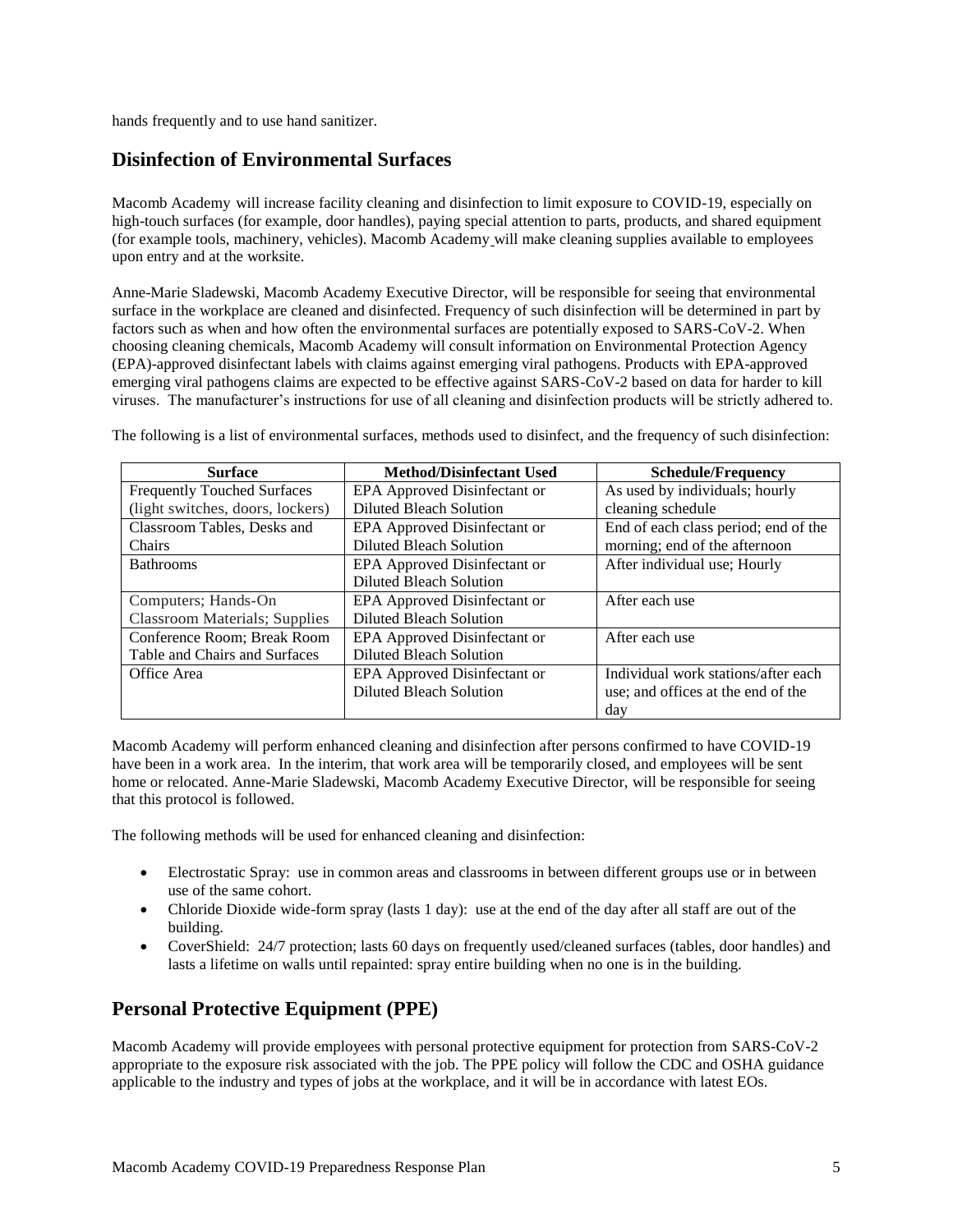All types of PPE are to be:

- Selected based upon the hazard to the worker.
- Properly fitted and periodically refitted as applicable.
- Consistently and properly worn.
- Regularly inspected, maintained, and replaced, as necessary.
- Properly removed, cleaned, and stored or disposed of, as applicable, to avoid contamination of self, others, or the environment.

Macomb Academy will provide non-medical grade face coverings (cloth face coverings) to employees. (Cloth face coverings are technically not considered PPE.) Macomb Academy will require employees to wear face coverings when they cannot consistently maintain six feet of separation from other individuals in the workplace. Macomb Academy will consider face shields when employees cannot consistently maintain three feet of separation from other individuals in the workplace.

| <b>Job/Task</b>                             | <b>PPE</b>                                     |
|---------------------------------------------|------------------------------------------------|
| <b>Executive Director</b>                   | Mask (mandatory); gloves and shield, as needed |
| <b>Executive Assistant/Business Manager</b> | Mask (mandatory); gloves and shield, as needed |
| Records Secretary                           | Mask (mandatory); gloves and shield, as needed |
| <b>Building Manager</b>                     | Mask (mandatory); gloves and shield, as needed |
| <b>Teachers</b>                             | Mask (mandatory); gloves and shield, as needed |
| Paraprofessionals/Instructional Support     | Mask (mandatory); gloves and shield, as needed |
| in the classroom and school                 |                                                |
| environment, and instructional support      |                                                |
| in the community for employment             |                                                |
| training                                    |                                                |
| <b>Vendors for Contract Services</b>        | Mask (mandatory); gloves and shield, as needed |

The following type(s) of PPE have been selected for use:

## **Health Surveillance**

Macomb Academy has implemented a screening protocol to identify known or suspected cases of COVID-19 among employees and isolate them from the remainder of the workforce. Anne-Marie Sladewski, Macomb Academy Executive Director, will be responsible for ensuring that all required health surveillance provisions are performed.

As workers enter the place of employment at the start of each work shift, Macomb Academy will have employees self-screen for COVID-19. Macomb Academy will have employees complete a questionnaire covering the signs and symptoms of COVID-19 and their exposure to people with suspected or confirmed COVID-19. When obtainable, a no-touch thermometer will be used for temperature screening of employees. Macomb Academy will similarly screen contractors, suppliers, and any other individuals entering the worksite.

Employees have been directed to promptly report any signs and symptoms of COVID-19 to Anne-Marie Sladewski, Executive Director or Pamela Miller, Executive Assistant/Business Manager, before and during the work shift. Macomb Academy has provided employees with instructions for how to make such a report to the employer.

The specific instructions for employee reporting signs and symptoms of COVID-19 are as follows:

- Cooperate with the local public health department regarding implementing protocols for screening staff.
- Staff who develop a fever or become ill with COVID-19 symptoms at school will be quarantined. They should wear a mask and transport themselves, or be transported by their emergency contact, or ambulance if clinically unstable, for off-site testing.
- Staff who develop a fever or become ill with COVID-19 symptoms at school should wear a mask and be transported for off-site testing.
- Symptomatic staff sent home from school should be kept home until they have tested negative for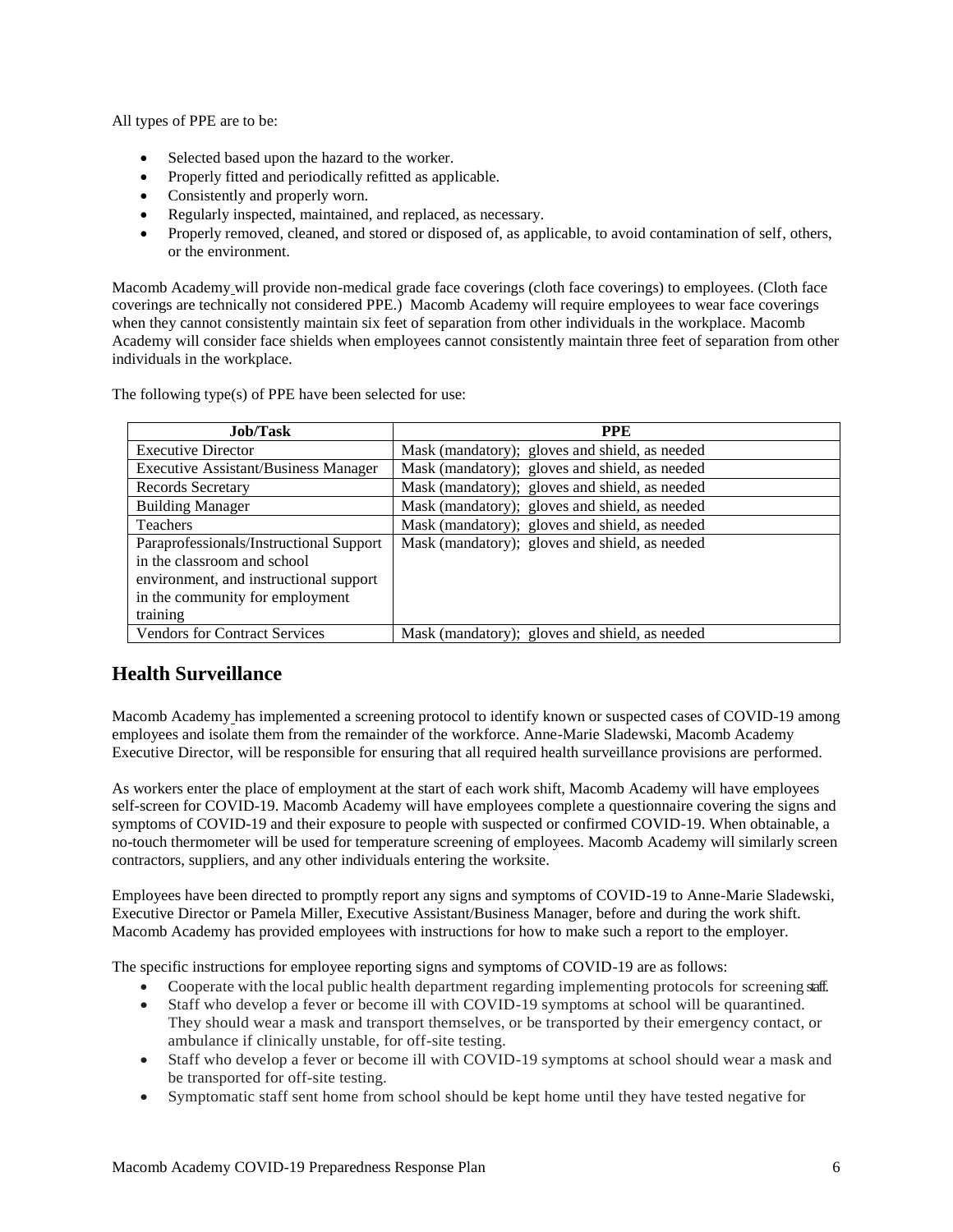COVID-19, or have been released from isolation according to CDC guidelines.

- Staff will be notified of the presence of any laboratory positive or clinically diagnosed cases of COVID-19 in the building to encourage closer observation of themselves for any symptoms at home.
- In the event of a lab or clinically diagnosed case of COVID-19, immediate efforts will be made to contact any close contacts (those who spent more than 15 minutes less than six feet in close proximity to the staff member) so that they can be quarantined for 14 days at home. Students will be closely monitored for any symptoms of COVID-19. At this time, empiric testing of all staff members in the building is not recommended. Only those that develop symptoms require testing for COVID-19.
- Staff members are encouraged to check their temperature at home every morning using oral, tympanic (ear), or temporal scanners; staff with a temperature of 100.4 or greater must stay home and consider coronavirus testing.
- Staff are encouraged to monitor for symptoms of COVID-19. The presence of any unexplained symptoms, including cough or shortness of breath, should prompt the staff member to stay home and to follow up with their primary care provider.
- Notify local health officials immediately of any possible case of COVID-19 while maintaining confidentiality consistent with the Americans with Disabilities Act (ADA) and other applicable federal and state privacy laws.
- The Local Health Department will initiate contact tracing, following regular public health practice. Anyone who was within close contact of the case (less than six feet apart for 15+ minutes) will be asked to selfquarantine for up to 14 days after exposure. Local health officials, depending on the situation, may identify other contacts who require quarantine. Schools can help the local health department by collecting data and contact information of those exposed.
- Macomb Academy will provide staff with guidance on confidentiality laws and statutes that protect staff health information. Staff communicable disease related information is protected health information. (Even if a staff member acknowledges and publicly discloses a positive test, school staff and officials must not participate in discussions or acknowledge a positive test).
- Employees with a confirmed case of COVID-19 should only return to the workplace after they are no longer infectious. Local health officials will provide instruction about return to work, using the most current guidelines from the CDC for this determination.

Macomb Academy will physically isolate any employees with known or suspected COVID-19 from the remainder of the workforce, using measures such as, but are not limited to:

- Not allowing known or suspected cases to report to or remain at their work location.
- Sending known or suspected cases to a location (for example, home) where they are self-isolating during their illness.
- Assigning known or suspected cases to work alone at the location where they are self-isolating during their illness.

Macomb Academy will not discharge, discipline, or otherwise retaliate against employees who stay at home or who leave work when they are at particular risk of infecting others with COVID-19.

When an employee is identified with a confirmed case of COVID-19, Anne-Marie Sladewski, Macomb Academy Executive Director, will notify the local public health department immediately, and any co-workers, contractors, or suppliers who may have come into contact with the person who is the confirmed case of COVID-19, within 24 hours. When notifying coworkers, contractors, and suppliers, Macomb Academy will not reveal the name or identity of the confirmed case.

Macomb Academy will allow employees with a confirmed or suspected case of COVID-19 to return to the workplace only after they are no longer infectious according to the latest guidelines from the CDC.

## **Training**

Anne-Marie Sladewski, Macomb Academy Executive Director, shall coordinate SARS-CoV-2 training and ensure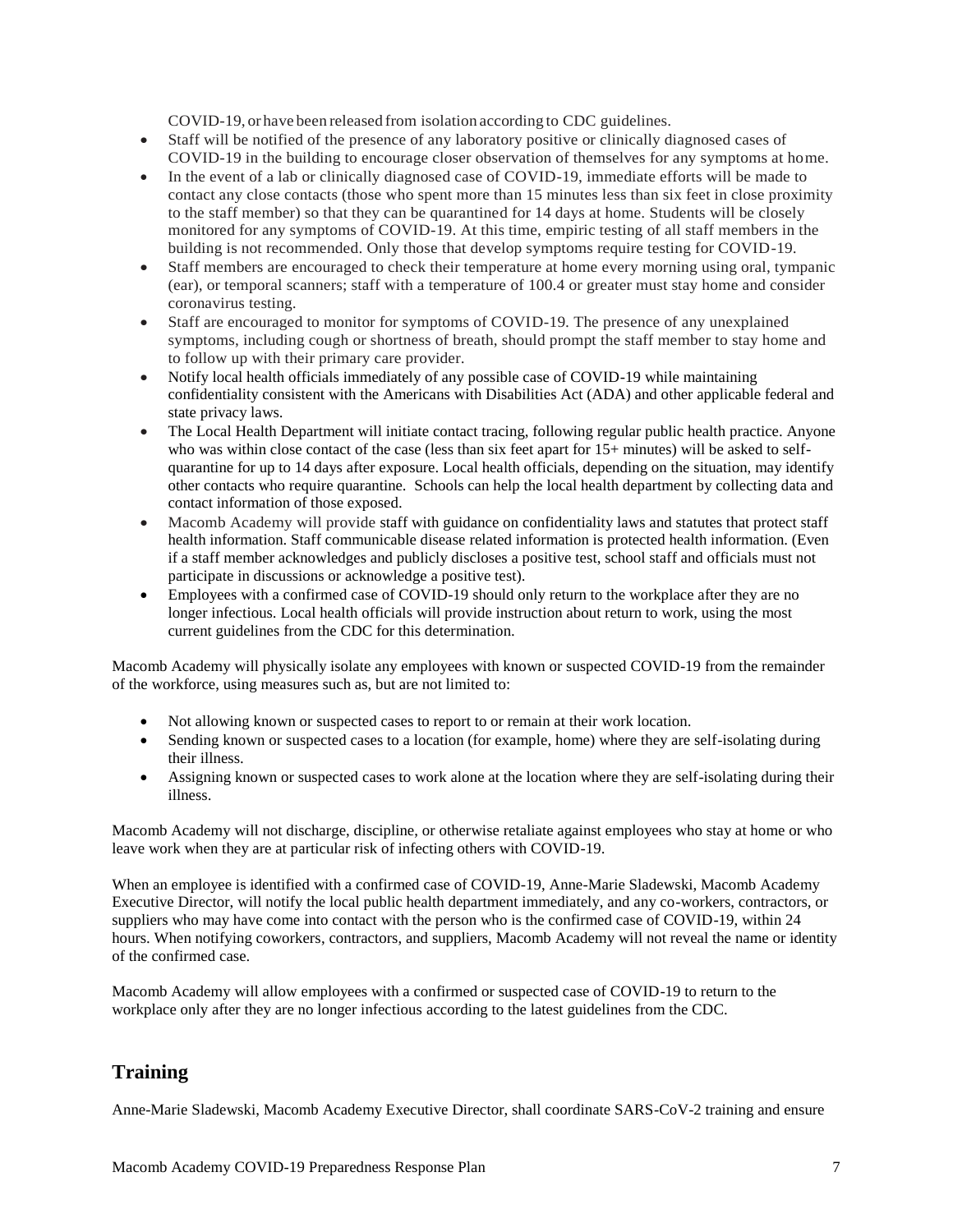compliance with all training requirements.

Macomb Academy will train workers on, at a minimum:

- 1. Routes by which the virus causing COVID-19 is transmitted from person to person.
- 2. Distance that the virus can travel in the air, as well as the time it remains viable in the air and on environmental surfaces.
- 3. Symptoms of COVID-19.
- 4. Workplace infection-control practices.
- 5. The proper use of PPE, including the steps for putting it on and taking it off.
- 6. Steps the worker must take to notify the business or operation of any symptoms of COVID-19 or a suspected or confirmed diagnosis of COVID-19.
- 7. How to report unsafe working conditions.

Anne-Marie Sladewski, Macomb Academy Executive Director, shall create a record of the training. The record will list the names of the employees trained, the training date, name of trainer, and content of training.

#### **Recordkeeping**

Macomb Academy will maintain the following records as they relate to the COVID-19 preparedness and response plan:

- 1. Training records.
- 2. A record of daily entry self-screening results for all employees or contractors entering the workplace, including a questionnaire covering signs and symptoms of COVID-19 and exposure to people with suspected or confirmed COVID-19.
- 3. When an employee is identified with a confirmed case of COVID-19, record when the local public health department was notified; as well as any co-workers, contractors, or suppliers who may have come into contact with the person who was the confirmed case of COVID-19.

Anne-Marie Sladewski, Macomb Academy Executive Director, will ensure that the records are kept.